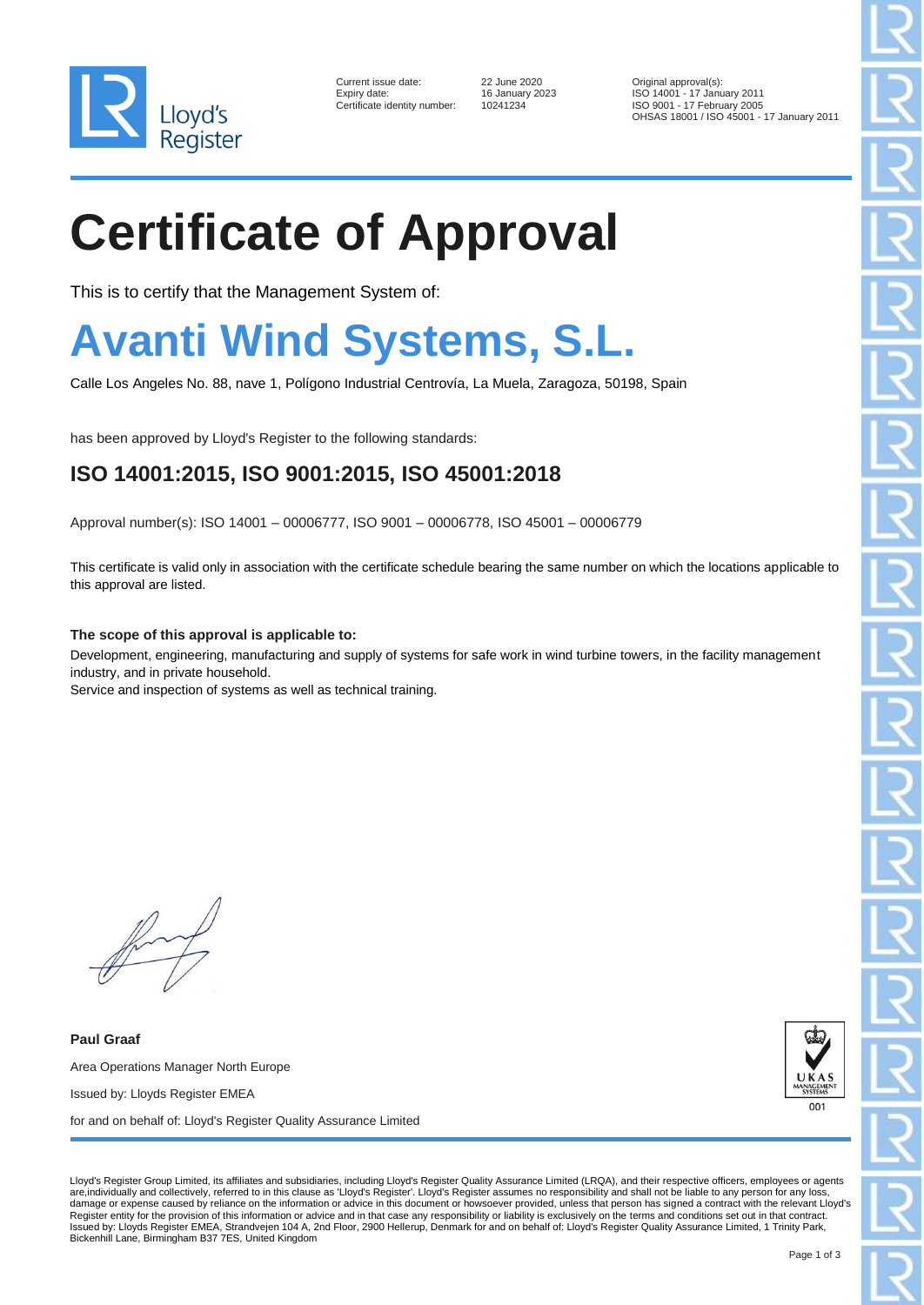

# **Certificate Schedule**

| Location                                                           | <b>Activities</b>                                                                                                                                                                                                                                                                                 |
|--------------------------------------------------------------------|---------------------------------------------------------------------------------------------------------------------------------------------------------------------------------------------------------------------------------------------------------------------------------------------------|
| Avanti Wind Systems, S.L.                                          | ISO 14001:2015, ISO 9001:2015, ISO 45001:2018                                                                                                                                                                                                                                                     |
| Calle Los Angeles No. 88, nave 1, Polígono Industrial Centrovía,   | Sales, Sales Support, Logistics, Supply Chain, R&D,                                                                                                                                                                                                                                               |
| La Muela, Zaragoza, 50198, Spain                                   | Production, Service and Training.                                                                                                                                                                                                                                                                 |
| Avanti Wind System Manufacturing (Shanghai) Co., Ltd               | ISO 14001:2015, ISO 9001:2015, ISO 45001:2018                                                                                                                                                                                                                                                     |
| Building 4 & 6, No. 518 Gangde Road, Xiaokunshan Town,             | Sales, Sales Support, Logistics, Supply Chain, Production,                                                                                                                                                                                                                                        |
| Songjiang District, Shanghai, China                                | Service and Training.                                                                                                                                                                                                                                                                             |
| <b>Alimak Group Deutschland GmbH</b>                               | ISO 14001:2015, ISO 9001:2015, ISO 45001:2018                                                                                                                                                                                                                                                     |
| Max-Planck-Str. 8, 25335 Elmshorn, Germany                         | Sales, Sales Support, Logistics and Supply Chain.                                                                                                                                                                                                                                                 |
| <b>Alimak Group Deutschland GmbH</b>                               | ISO 14001:2015, ISO 9001:2015, ISO 45001:2018                                                                                                                                                                                                                                                     |
| Rudolf-Diesel Str. 2, D-25335 Elmshorn, Germany                    | Service, Production and Training.                                                                                                                                                                                                                                                                 |
| <b>Alimak Group Denmark A/S</b><br>Adidasvej 2, 8653 Them, Denmark | ISO 14001:2015, ISO 9001:2015, ISO 45001:2018<br>Sales, Sales Support, Logistics and Service.<br>Construction, production and trade with ladders and ladder<br>products.<br>Trade of scaffolding and construction materials.<br>Deliver ladder inspections and training in ladder<br>inspections. |
| Avanti Wind Systems, S.L.                                          | ISO 14001:2015, ISO 9001:2015, ISO 45001:2018                                                                                                                                                                                                                                                     |

Calle Los Angeles No. 88, Naves 23-24-25, Polígono Industrial Centrovía, La Muela, 50198 Zaragoza, Spain

**ISO 14001:2015, ISO 9001:2015, ISO 45001:2018** Production of ladders.



Lloyd's Register Group Limited, its affiliates and subsidiaries, including Lloyd's Register Quality Assurance Limited (LRQA), and their respective officers, employees or agents<br>are,individually and collectively, referred t or expense caused by reliance on the information or advice in this document or howsoever provided, unless that person has signed a contract with the relevant Lloyd's Register<br>entity for the provision of this information or